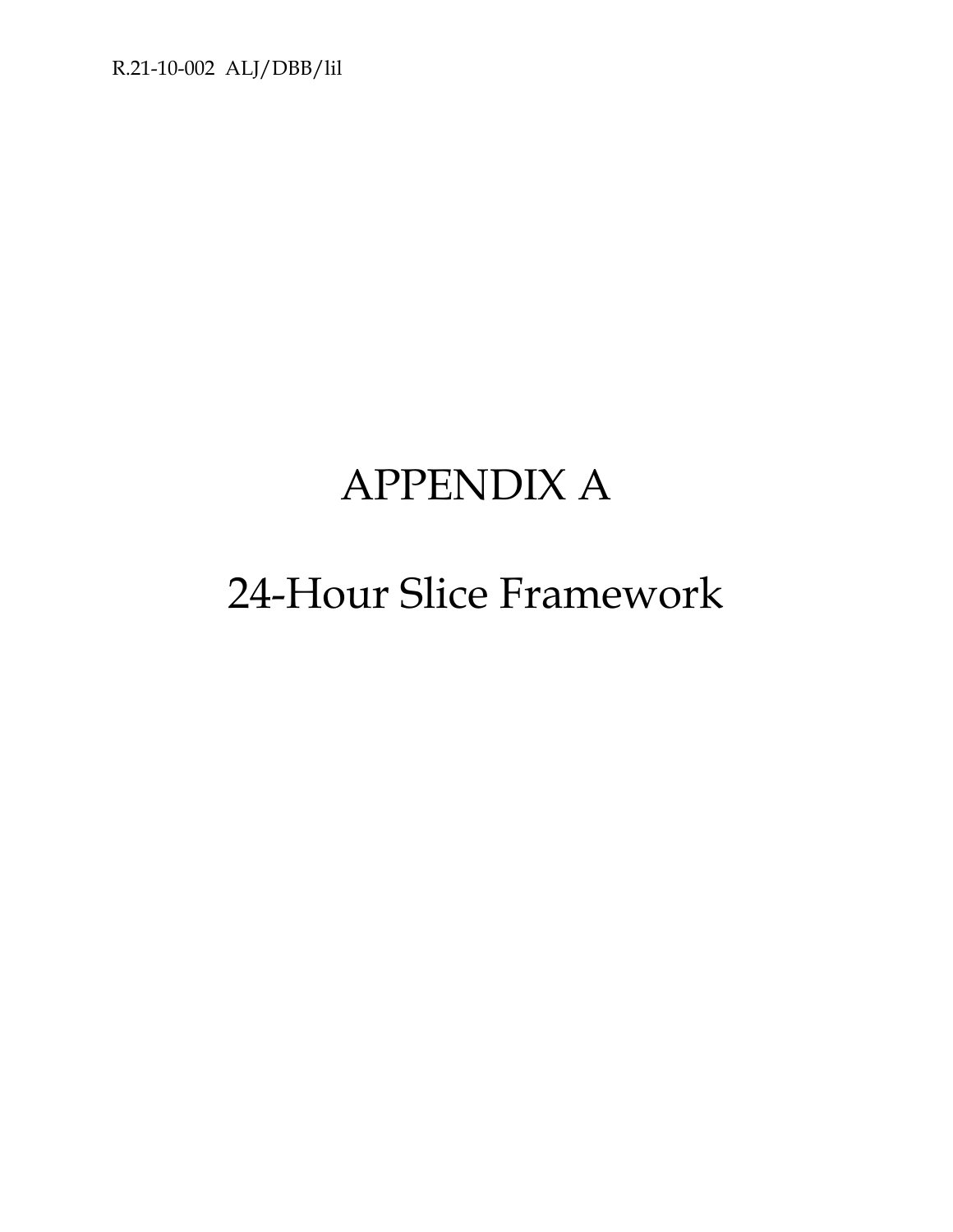# Appendix A

# Appendix A Table of Contents

- A. Structural Elements
- B. General Requirements and Counting for RA Capacity
	- 1. Requirements of RA Resources
	- 2. Resource Counting
- C. Showing Mechanics
- D. Contracting Mechanics
- E. Tools Required for Implementation

# **A. Structural Elements**

The 24-hour slice framework requires each load-serving entity (LSE) to demonstrate it has enough capacity to satisfy its specific gross load profile (including planning reserve margin) in all 24 hours on the California Independent System Operator's (CAISO) "worst day" in that month.

### **"Worst Day"**

The "worst day" is defined as the day of the month that contains the hour with the highest coincident peak load forecast. This could evolve over time if some other attribute (*e.g.,* steepest ramping requirement) is found to be more challenging to reliability than the coincident peak.

### **Need Determination and Allocation**

The California Energy Commission's (CEC) load forecast approach shall be used to establish individual LSE hourly load forecasts. Energy Division is requested to conduct a dry run forecast filing in 2022, in coordination with the CEC, to identify challenges and determine if refinements to the methodology are needed. Any proposed refinements to the load forecast process that may result from the test filing should be incorporated into the identified workstreams.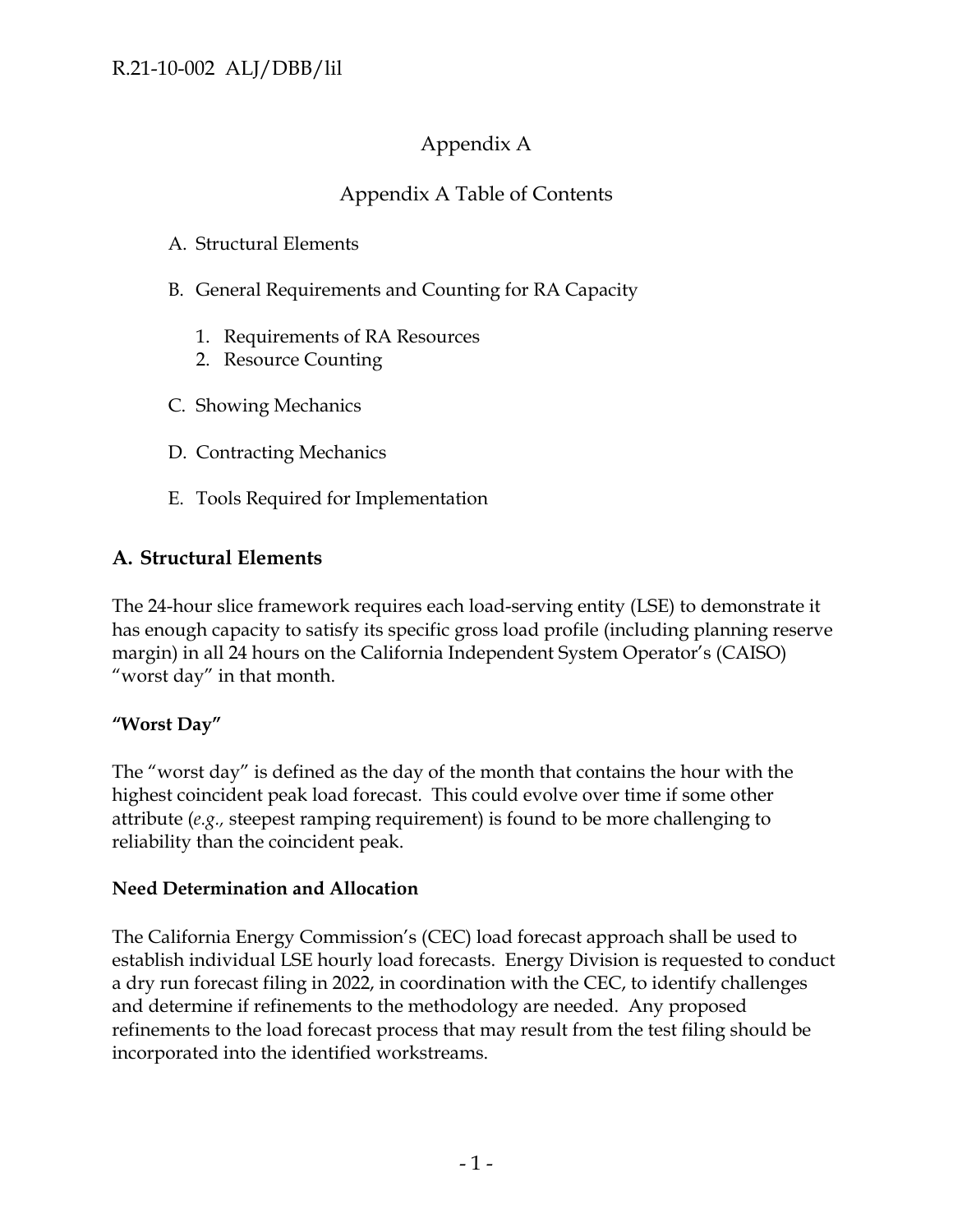# R.21-10-002 ALJ/DBB/lil

# **Planning Reserve Margin (PRM)**

LSEs must demonstrate sufficient capacity to meet their load requirements plus a PRM percentage in each hour ("Load+PRM"). For initial implementation, one PRM will apply to all hours of the year. As discussed in Section 3.3.2, the PRM will be a minimum of 17 percent for 2024. As such, converting the results of the loss of load expectation (LOLE) study to the counting rules applicable to the 24-hour framework should await the refreshed LOLE outputs from the Integrated Resource Plan (IRP) proceeding. Once refreshed LOLE outputs are available, conversion of the outputs to the 24-hour framework counting rules needs to be completed, and the National Resources Defense Council's "proof of concept" template should be leveraged for the conversion.

#### **Capacity Required to Offset Storage Usage**

To the extent an LSE uses energy storage to meet its Load+PRM requirement, the LSE must demonstrate it has excess capacity *(i.e.,* capacity that exceeds the LSE's hourly Resource Adequacy (RA) requirement) that offsets the storage capacity plus efficiency losses. In other words, LSEs must bring enough extra capacity to serve their own batteries.

# **B. General Requirements and Counting for RA Capacity**

### **1. Requirements of RA Resources**

### **No Unbundling of Attributes**

Resource attributes and capabilities remain bundled across each compliance month and the existing full-capability/all-hour must-offer obligation is retained. Bundling resource attributes (*i.e.,* system, local, flexible) and capabilities across each compliance month aligns with the existing must-offer obligation because it ensures resources that have sold capacity also have a must-offer obligation equal to the sold amount for all hours they can produce. Resources can continue to sell portions of their capacity to different LSEs (*e.g.,* 70% of capacity sold to LSE 1 and 30% of capacity sold to LSE 2), but they cannot sell separate hourly products because that would effectively sell the same RA capacity multiple times.

### **Full-Capability Must-Offer Requirement**

An RA resource must offer all its capability to CAISO for the quantity of RA shown by LSEs. CAISO's market will optimize resources consistent with bids and resource limitations across the compliance month.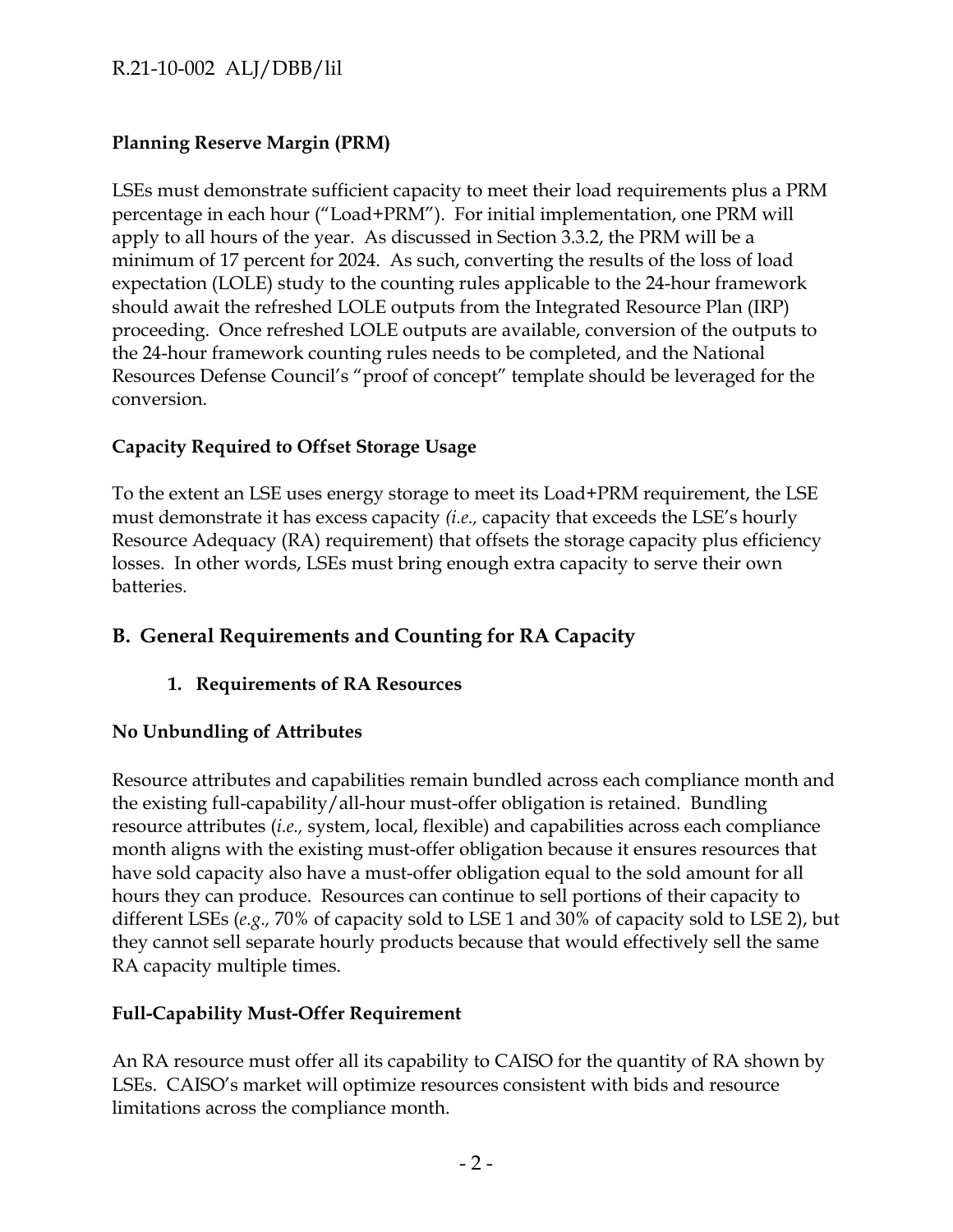# R.21-10-002 ALJ/DBB/lil

#### **Resources Must Be Deliverable to Provide RA**

Resources must be deliverable to qualify to sell RA (and be included in the RA showing), as required today. Resources that are partially deliverable can only provide RA for the portion of the resource that is deliverable.

### **Profiles and Net Qualifying Capacity (NQC)**

All resources will still have a single monthly NQC value representing the deliverabilityadjusted peak-hour contribution. Most resource types will continue to utilize this NQC for their showing (and for CAISO deficiency determinations) while solar and wind will utilize hourly profiles and NQC in their Commission RA showings. NQC for wind and solar will be based on peak hour deliverable capacity based on their profile for that hour.

### **Deliverability**

The current on-peak deliverability study process shall continue to be used, with outputs in the 24-hour framework. A resource is deemed to be "fully deliverable" if its full modeled output can deliver to system load under summer peak load conditions, and "partially deliverable" if something less than its full modeled output can reach the grid. The "full deliverability" amount is not dependent on the Commission's resource counting, only CAISO's modeling.

# **2. Resource Counting**

Resource capacity counting should be consistent with expected capacity contribution in the slice. The expected capacity contribution in a slice will depend on resource size, general type, special operational characteristics or limitations, deliverability status, and potentially location. These limitations will be identified through the development of the RA Resource Master Database that will be confirmed against CAISO's Master File data to the extent possible. The database will also include tables reflecting solar and wind profiles.

**Wind and solar resources** will be assigned monthly 24-hour profiles based on Pacific Gas and Electric Company's exceedance methodology that will be further developed in workstreams. Monthly hourly profiles should be based on technology and/or general geographic region.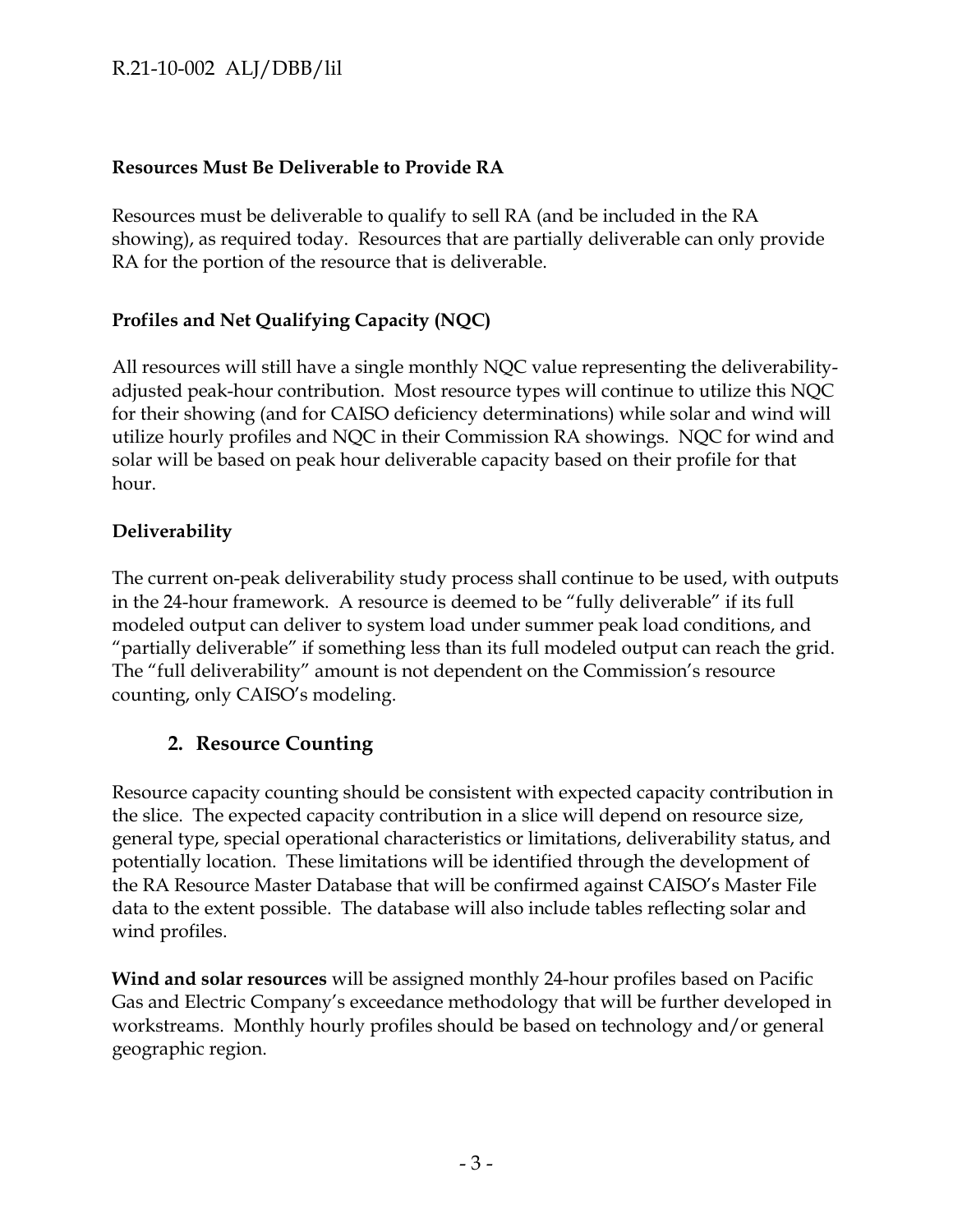**Dispatchable resources** (including resources not explicitly discussed elsewhere) will be assigned a single value based on Pmax with ambient derates/Unforced Capacity Evaluation (UCAP)-light applied (if developed). Dispatchable use-limited resources will also be subject to identified daily availability constraints. Development of ambient derates/UCAP-light methodology will take place in the identified workstreams.

**Non-dispatchable resources** will be assigned a single monthly value applied to all hours, based on the existing QC counting methodology, subject to availability constraints for each month.

**Dispatchable hydro resources** will be assigned a single monthly value applied to all hours based on the existing QC counting methodology.

**Energy storage resources** will be assigned value based on Pmax or UCAP-light (if developed), restricted to daily resource capabilities (*e.g.*, maximum daily run hours, maximum continuous energy, and storage efficiency). Excess capacity must be shown to cover battery capacity with efficiency losses.

**Hybrid and co-located resources** will utilize the existing QC methodology updated to use exceedance (rather than Effective Load Carrying Capability) in valuing the solar and wind portion of the resource and to account for charging losses. The methodology will be refined in the identified workstream to consider different hybrid configurations, Investment Tax Credit charging assumptions, and partial deliverability concerns.

**Import Resources.** Resource-specific imports will be assigned value based on the applicable counting rules for that particular resource type. Non-resource-specific imports will count based on the contract value, subject to the requirement that resources be at least four hours in duration.

**Demand Response resource** counting methodologies should be considered in the CEC Working Group.

In addition, all use-limited resources shall continue to be subject to the minimum fourhour availability requirement to qualify as RA.

Elimination of the maximum cumulative capacity buckets will be further discussed in the identified workstream.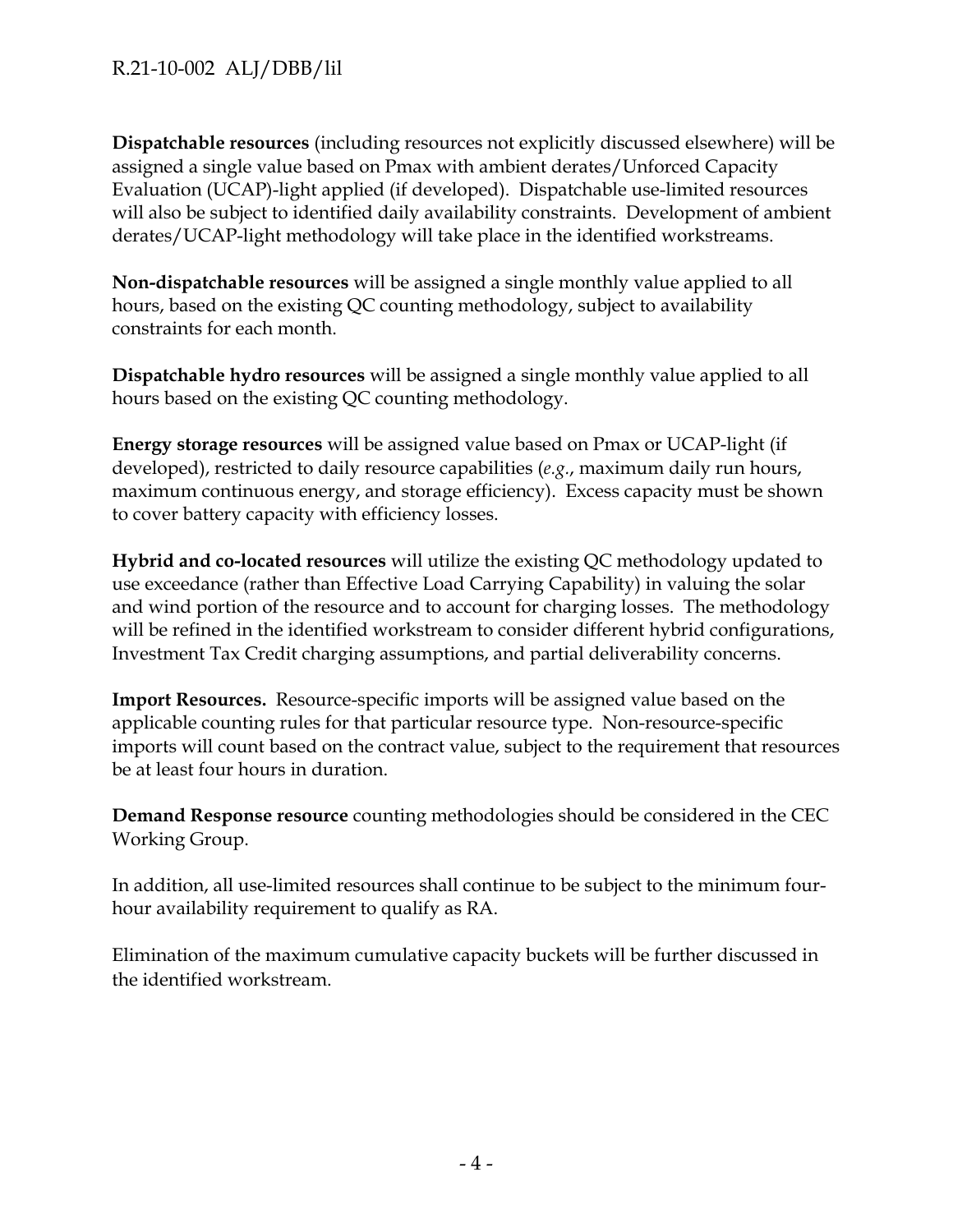# **C. Showing Mechanics**

# **RA Resource Master Database**

The Commission will maintain an official database of resources eligible to sell RA that includes their key attributes, as listed below (RA Resource Master Database). Resources must be fully represented in the RA Resource Master Database to be eligible for use in the Commission's 24-hour slice RA showing. The database shall include:

- Resource ID
- Available MW of RA capacity
- Hours available for production—represents the hours of its must-offer obligation and will set the parameters on how it can be shown in the Commission's RA showing
- Other use-limitations (*e.g.,* peaker permit limits)
- Continuous MWh run energy and charging efficiency (storage)
- Configurations (hybrid and co-located)
- Applicable hourly profile for solar and wind
- Additional parameters as identified through Workstreams

The Commission will coordinate with CAISO to the greatest extent possible to utilize the same unit information used by CAISO in its market operations (*e.g.*, aligned with CAISO's Master File).

### **Showing Template**

A single system monthly RA showing shall cover all 24 slices. LSEs will use a standard template that lists basic resource characteristics (*e.g.,* technology and total contracted capacity that is being shown by the LSE) and tallies how many MW of capacity are being counted in each hour.

# **Compliance Verification**

The Commission will verify the following to confirm an LSE has satisfied its RA requirements:

- **Resources are being shown within their capability.** The RA Resource Master Database is used to validate that LSEs have represented their contracted resources accurately.
- **Hourly requirements must be met or exceeded.** LSEs must show they have met hourly RA requirements.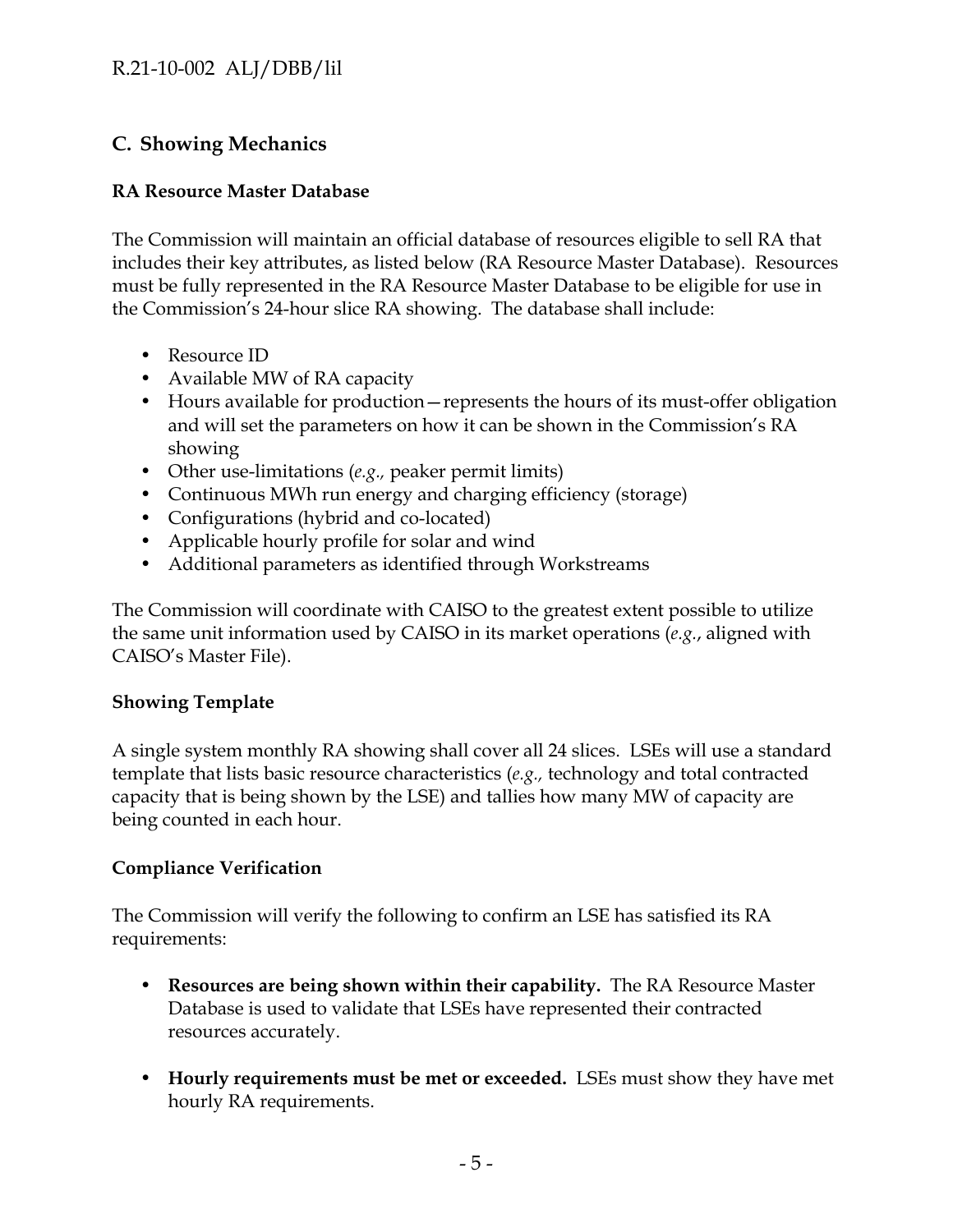• **Excess capacity must be shown to cover shown battery capacity.** LSEs must show they have enough excess capacity to cover all shown battery capacity (plus efficiency losses).

### **Penalty Process**

The current Commission penalty framework, including the point system adopted in D.21-06-029, shall be applied when an LSE fails its monthly showing. An LSE "fails" the Commission showing if it fails to meet its requirement in any of the 24-hours; if the LSE fails in multiple hours, the penalty should be assessed based on the hour with the largest deficiency.

# **D. Contracting Mechanics**

### **Existing Contracts**

Existing contracts are expected to continue without modification or with minor changes under the 24-hour framework. RA attributes must continue to be bundled and contracted resources continue to have a must-offer requirement based on their operational capability and the amount of monthly RA capacity sold.

### **Transactability**

The 24-hour framework will result in highly transactable RA products. RA capacity will continue to trade as it does today because it keeps all attributes "bundled." All market participants will know the RA capability of all resources on a 24-hour basis because the RA Resource Master Database will be public. This transparency will facilitate both direct contracting and secondary trading and will allow LSEs to pursue RA resources that best fit their needs.

### **E. Tools Required for Implementation**

Several new administrative tools must be developed to implement the 24-hour framework. The tools ensure that all parties agree on the RA capability of each resource, have sufficient information to design RA portfolios, can submit the showings, and can demonstrate compliance to the Commission. An Excel spreadsheet, or other simple mechanism, should be used to develop and maintain the necessary administrative tools described below: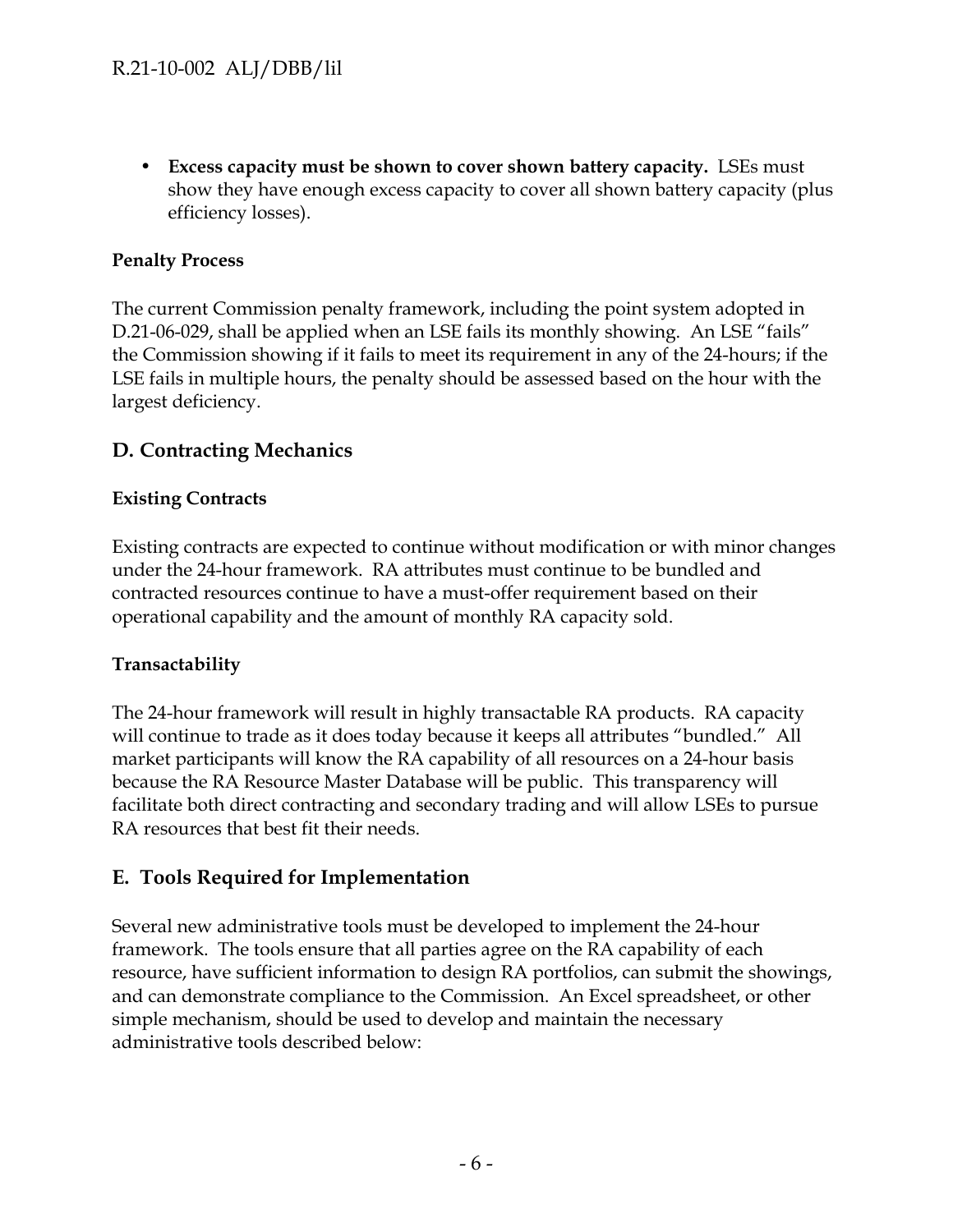### **RA Resource Master Database**

- Contains a list of all resources (within the CAISO) eligible to sell RA, their resource ID, their maximum RA capacity, and hours of availability within a 24 hour window
- For solar and wind, identifies the profile associated with the resource.
- For storage, includes the charging efficiency and maximum continuous energy
- For hybrid and co-located resources, includes configurations to describe capabilities
- Contains data for each month
- Information is public and available to inform trading and resource portfolio development

# **LSE Requirement Database**

- This will populate the LSE allocation tab used in the LSE compliance showing
- Contains the official requirements of each LSE (hourly load + PRM), by month, for all 24 hours
- Is used by each LSE to determine its monthly 24-hour showing requirement
- Is used by the Commission to ensure each LSE meets its monthly 24-hour showing requirement
- Is developed by the Commission in communication with the CEC after the CEC finalizes the monthly, 24-hour load shape for each LSE
- Database is non-public. Each LSE has access to only its requirements; the Commission has access to all data